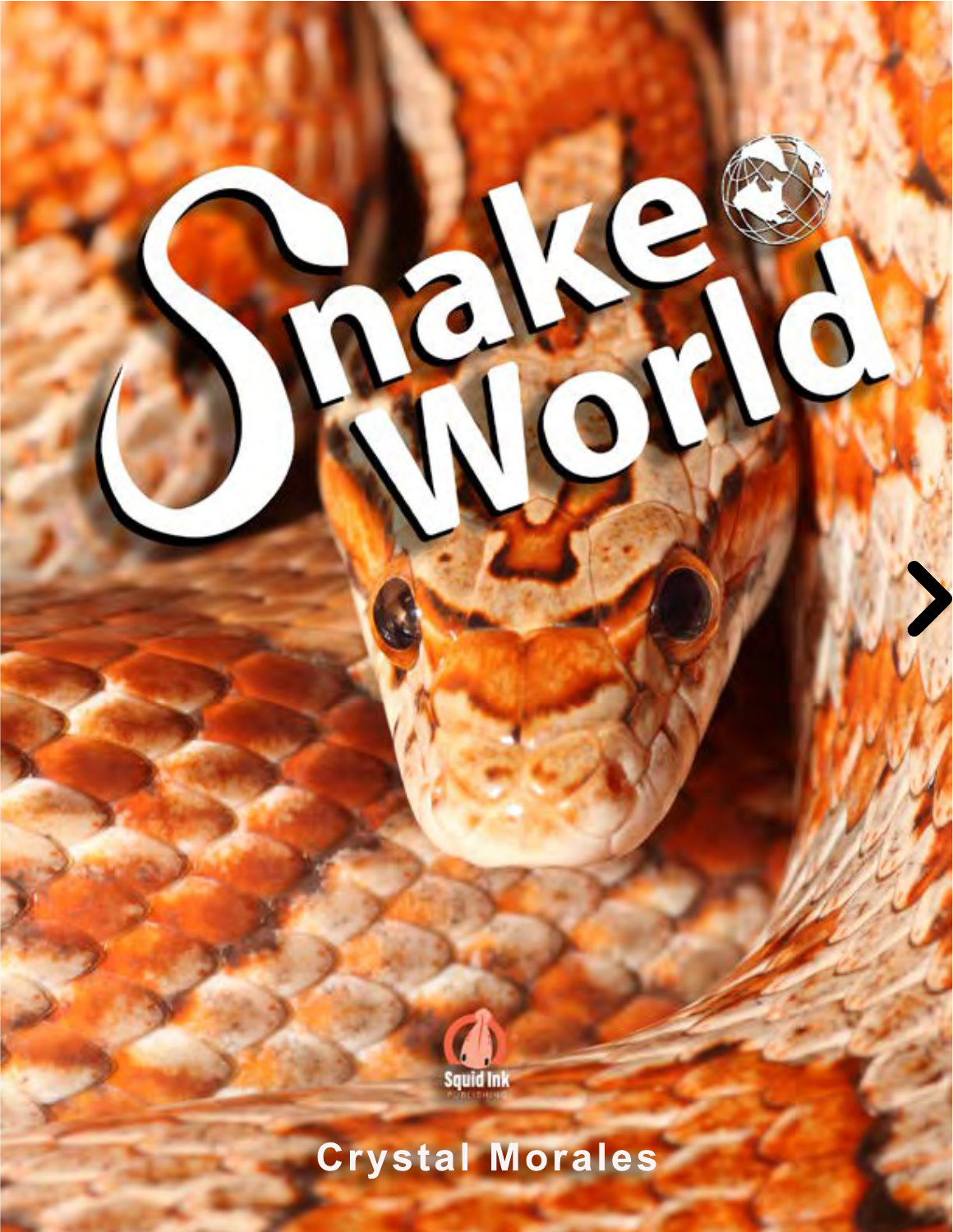### Table Of Contents



1. Milk Snake 2. Corn Snake 4. Sand Boa 5. Ball Python





### 6. Garter Snake 7. Woma Python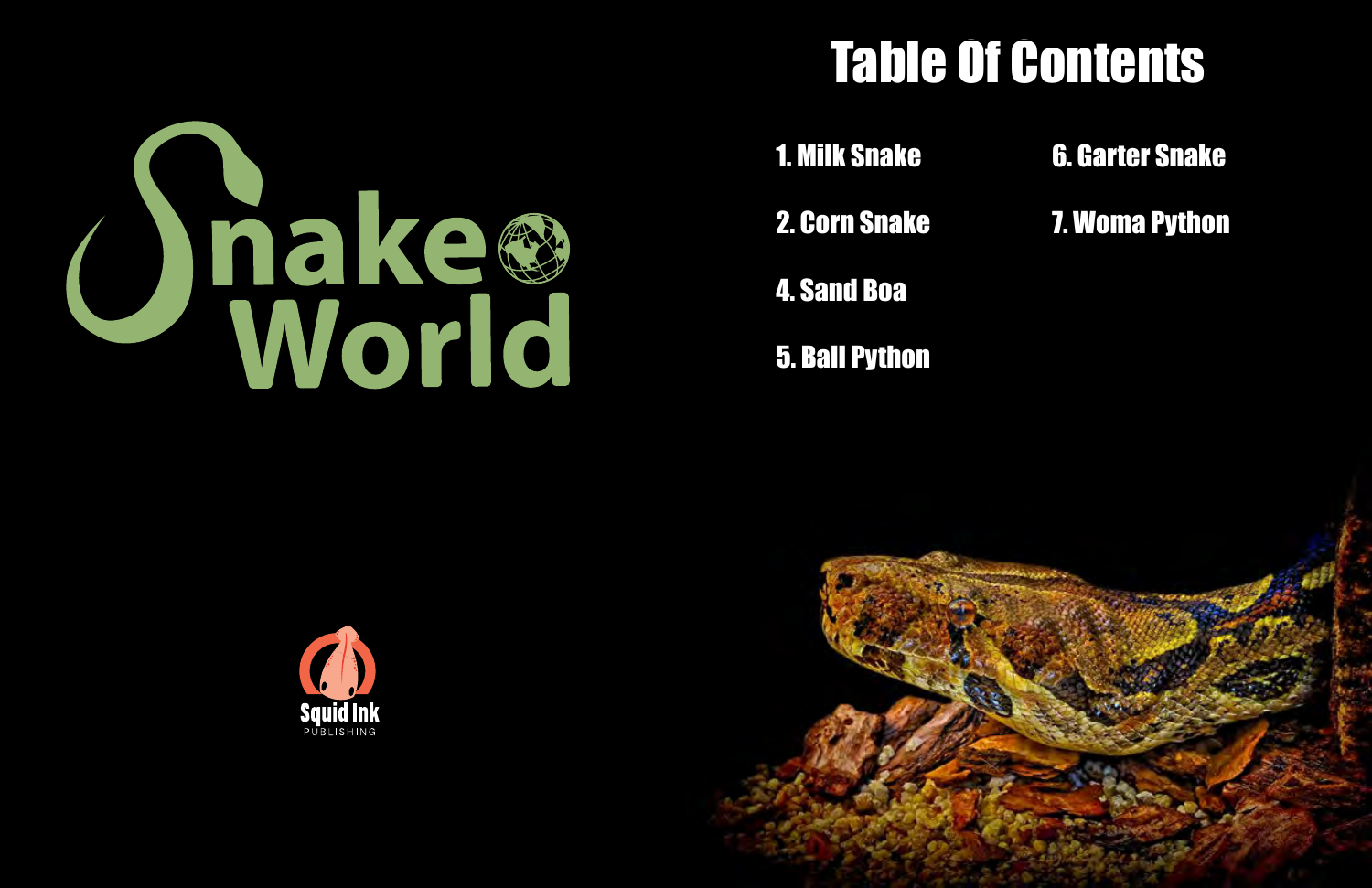### Milk Snake

**M**ilk sankes include some of the most beautiful subspecies of any genus and they are easy to keep in captivity which explains why they are incredibly popular with reptile hobbyists. The genus of Milk snakes contains an incredible variety of snakes that have a large rage of habbiats. These snakes come from from the farmlands, grasslands and forest. Milk snakes range from 2 to 5 feet. This is why its really hard

to get a specific care sheet for these kinds of snakes. The snake care below is a rough outline on how to care for your milk snakes.

#### **Snake Care**

Baby and juvenle snakes can be set up in an enclosure as small as a 10 gallon (20"

x 10" x 12"H) but adults should be housed in a larger enclosure of 20 to 70 gallons (36" x 18" x 25"H) depending on their full adult size to allow for additional room and a better design. For example, a subspecies that becomes a 4 foot adult should be housed in an enclosure at least 40 gallons in size. There is no such thing as a cage too big for a Milk Snake so larger is always much better than smaller. Since like most snakes, Milk Snakes are escape artists, a secure screen top is absolutely critical to keep your snake from escaping the enclosure.

Zoo Med Aspen Snake Bedding is generally the best substrate for Milk Snakes. Reptile keepers also use Zoo Med Repti Bark, Zoo Med Forest Floor Cypress Bedding or Zoo Med Eco Earth. Baby Milk Snakes can also be kept on paper towels or similar product until they become juveniles. Whichever you decide to use, stick to

> well-known products designed for use with reptiles and be careful of some commercial aspen brands as they may contain high amounts of dust or other contaminants that that can be harmful to your pet.

As with all reptiles, Milk Snakes need a thermal gradient consisting of a warm side (86° F) and a cool side (78° F). The best way to heat your Milk Snake's enclosure is with a combination of heat mat and ceramic heat emitter. We recommend an under tank heat mat and Infrared Ceramic Heat Emitter. The heat mat and ceramic heat emitter should be on one side while the other side should not have any heat source. We recommend controlling the ceramic emitter with a thermostat and monitoring the temperatures with a thermometer.

### **Milk snakes range from 2 to 5 feet.**

# Corn Snake

**T**he best beginner snakes to have are corn snakes. They come in all color mutations just like the ball pythons. These snakes are also readaly available and can find them at most pet stores and reptile expos. Since they're so easy to find, they're very affordable snakes.You can find these snakes at reptile expos for about 20 to 30 dollars. When you start to look for different morphs, the prices of these snakes go up to about 100 to 150.

These sankes only go up to 4 or 6 feet long depending on thier sex. Just like with other snakes, females get bigger than males. These snakes are very docile and easy to handle. These snakes as a whole are very calm snakes. With Porper care, these snakes can be up to 20 years old. They are often reproductive until 10 or 20 years and sometimeseven longer.

#### **Snake Care**

Baby corn snakes are often times put in a small plastic vivarium the size of a shoe box and live out the first several months. When they grow bigger however, they need at least a 20-gallon long reptile terrerium, but bigger is better. Snakes are not socail animals, so cagemates can cause stress.

 House only one snake per terrerium. All snakes are escape artists, so male sure the cage is escape proof. Corn snakes appriceate sanke habbitats products like climbing branches and dark, tight reptile hides. These are essencial to



make your snake feel secure. Corn snakes dont require special lighitng, but natural light from nearby windows will help. If you don't have a place to near a window You can always buy a reptile lamp to place overhead. Lamps will also provide a heat sorce for your sanke. On the warm end 85 degrees farenheit is perfec, and room tempuratures (low 70's) are fine for cool end. Be sure to check the temperature inside the warm end of the hide - not the glass.

Temperature and very quite a bit within just a few inches, so thermometer placement is important. Misting the enclosure can cause mold and is harmful for snakes. Although, when the snake is shedding it's skin in pieces, be sure to put a clum of damp moss or a damp napkin to make the encloser a little humid. For Substrate, most breeders use aspen shavings as bedding because it is absornbent, soft and holds shape.

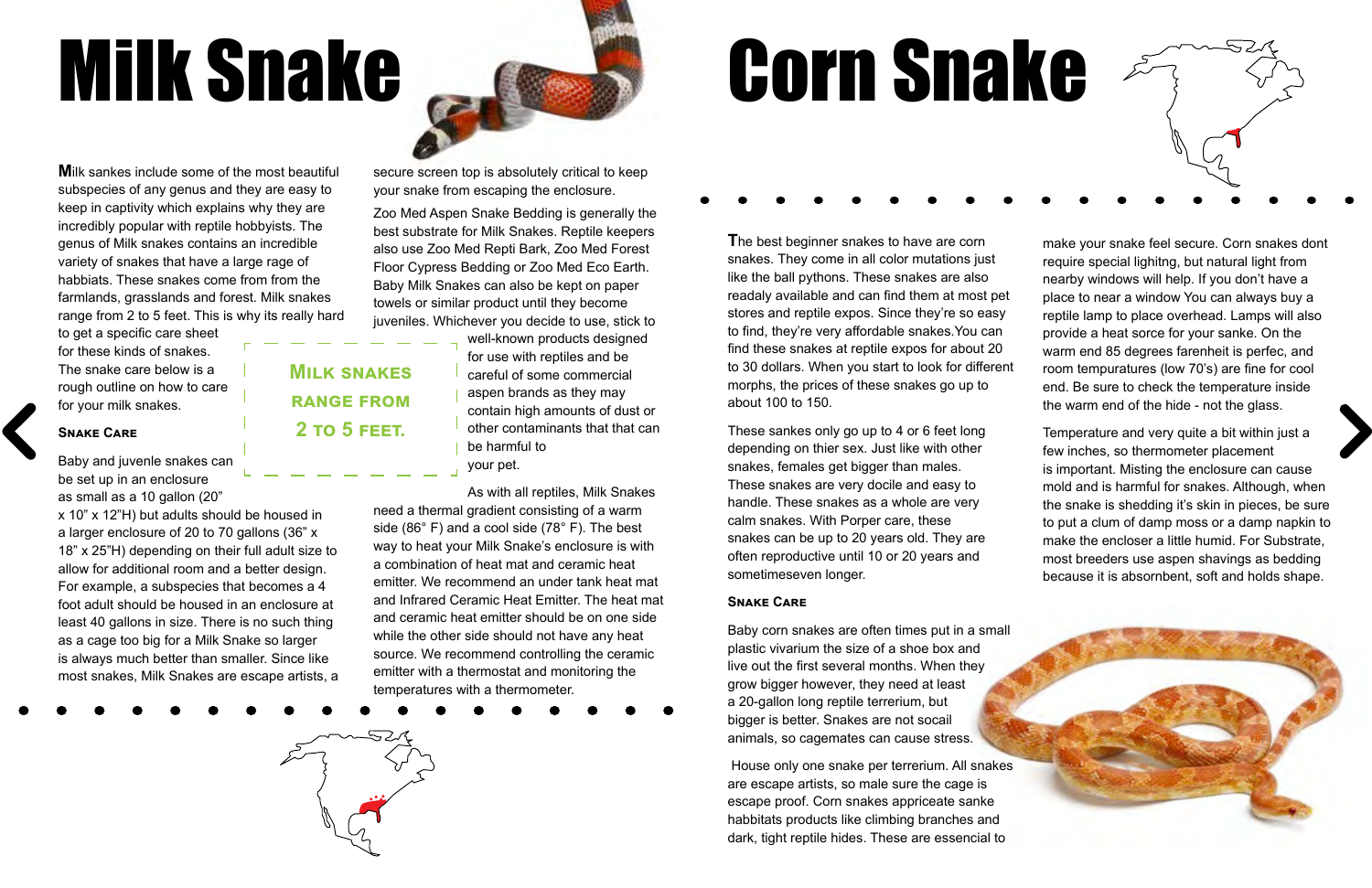## Sand Boa

**T**he Kenyan sand boa has a dedicated and growing following due to its manageable size, passive personality and simple captive care requirements. Reptile breeders, pet stores, and online reptile stores are good sources to find Kenyan sand boas. The naturally occurring color of Kenyan sand boas is beautiful as it is, but there are also plenty of color morphs to choose from.

The Kenyan sand boa is a small boa, with females reaching little more than 2 feet in length. Male Kenyan sand boas tend to be smaller than females, rarely exceeding 20 inches in length. Kenyan sand boas have a heavy, stout body.

#### **Snake Care**

The Kenyan sand boa is appealing to many keepers because of its minimal space requirements. Even the largest female Kenyan sand boa can be comfortably housed in a 10-gallon reptile terrarium with a secure lid, or a similarly sized enclosure.

If a terrarium with a screen lid is used for the Kenyan sand boa along with an incandescent overhead lamp fixture during the day, to heat the air in the cage. The hotspot under the light should be approximately 95 degrees Fahrenheit and the cooler side of the enclosure should be around 80 degrees. A drop to the mid-70s at night is acceptable. This can be measured using reptile thermometers.Given the Kenyan

sand boa's propensity for burrowing, habitat accessories should be minimal. Heavy rocks should be avoided, unless they are firmly fastened to the enclosure. If a Kenyan sand boa burrows beneath heavy rocks and causes a mini-avalanche, the result could be injury or even death to the snake. Despite its small size, the Kenyan sand boa can be very destructive to your cage's interior design, so décor does not need to be excessive.

Many people naturally assume the only choice of substrate for the Kenyan sand boa is sand. The truth is the Kenyan sand boa can be kept on a variety of reptile beddings, including aspen bedding, coconut mulch, play sand and even newspaper. I have kept and bred Kenyan sand boas on all of these materials . I do recommend staying away from gravel, corncob bedding and, for all reptiles, cedar shavings.

Sand boas are very even-tempered. They are very docile and harmless. Although these snakes are very friendly creatures, if you approach a Kenyan sand boa from above, near the front third of its body, it may assume you are food and strike at you. A bite from a Kenyan sand boa is no more severe than a scratch from a housecat, to put it into perspective, but it can still be painful for you and traumatic for the snake, and for these reasons a bite should be avoided as much as possible.



# Ball Python

**T**he ball python is quite simply the most popular pet python in the world. Ball pythons are generally a bit shy, but they make for ideal captives, because they are of a small size, are generally friendly, are manageable to care for, and come in a remarkable array of colors and patterns.

Ball pythons make for a quality pet for the first-time keeper and experienced herpetoculturists alike. Each year, breeders create incredible, innovative, never-beforeseen pattern and color variations that continually generate new fans of the ball python. With reptile health and wellness in mind, this species thrives in captivity.

Ball python hatchlings are approximately 10 inches in length. Adult female ball pythons average 3 to 5 feet long, and adult male ball pythons average 2 to 3 feet in size. This is a species in which mature females are typically much larger than the males. A 5-foot ball python is considered big, although lengths of 6 feet or more have been reported. These snakes can live up to 30 years.

#### **Snake Care**

Ball python enclosures can be as simple or as elaborate as you want to care for when it comes to snake habitat products. Remember that the more you put in the cage, the more you have to clean and disinfect on a regular basis. That said, there are different enclosures that work well for ball pythons, including, but not limited to, plastic



sweaterboxes (i.e. Rubbermaid), melamine racks and any of the commercially available, plastictype reptile cages. Glass reptile terrariums and tanks are adequate for ball pythons, but the screen tops on such enclosures can make it very difficult to maintain proper humidity levels.

Juvenile ball pythons seem to do well in small enclosures that make them feel secure. A small snake in a big cage can become overwhelmed and stressed. Adult ball pythons do not require exceptionally large or elaborate enclosures either. A 36-inch by 18-inch by 12-inch enclosure will more than comfortably house an adult ball python.

Spot-clean your ball python's enclosure as necessary. Remove feces and urates as soon as possible. You can use a specialized cleaner to be extra safe, such as the Flukers Eco Clean Waste Remover. Do a complete tear-down every 30 days by removing all substrate and reptile accessories and completely disinfecting with a 5 percent bleach solution. Rinse the enclosure thoroughly with water, and allow it to dry completely before replacing cage accessories and your snake.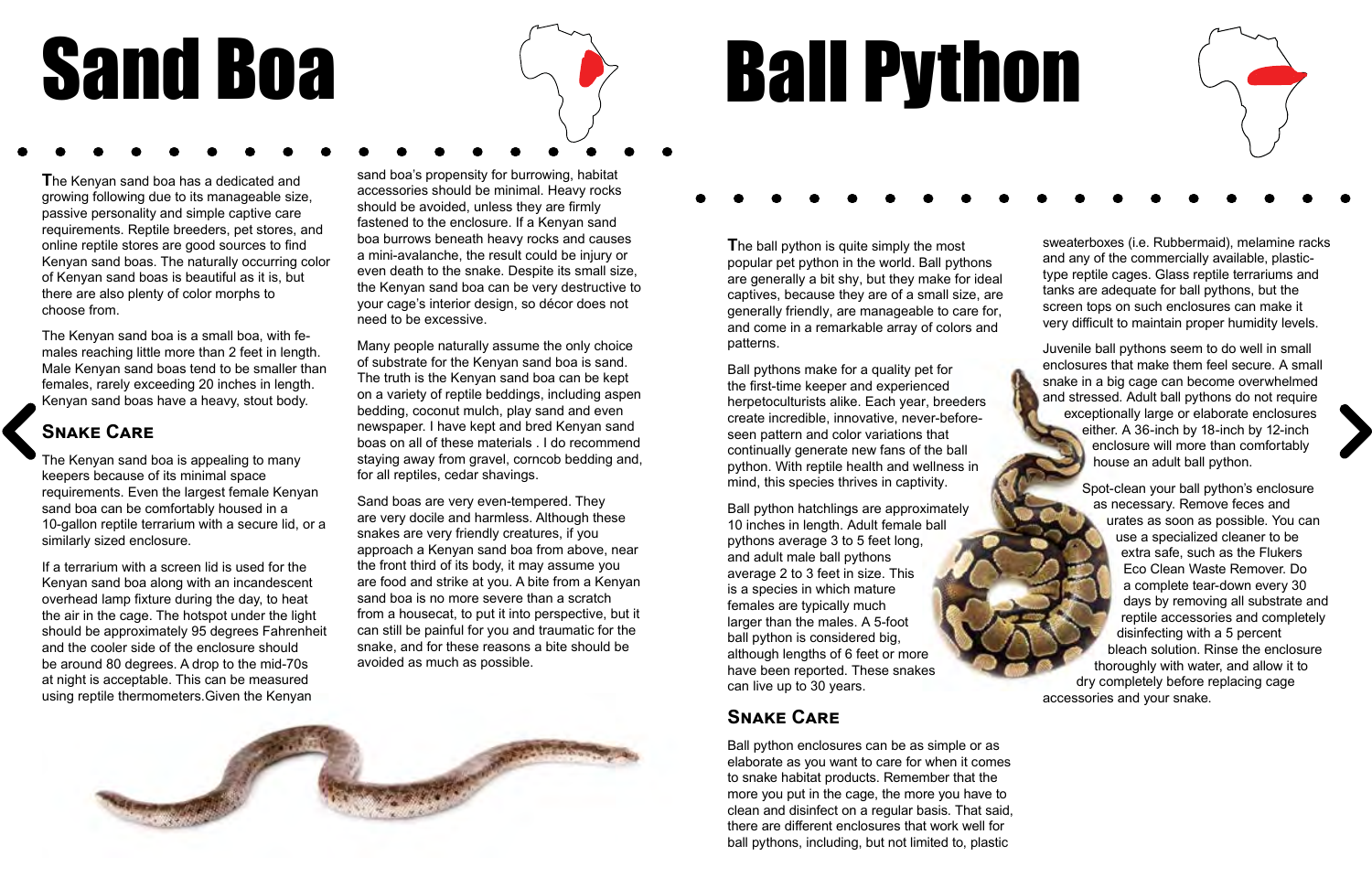# Garter Snake

**G**arter snakes are small colubrid snakes that are not constrictors. They do not pose any dangers to children other than salmonella, which can be carried by any reptile. They are active during the day so they have excellent eye sight which they use along with their keen sense of smell to find and capture prey. They make great display pets because they are very alert and active. In the wild they are often found around water; streams, rivers, lakes and marshes.

Females are around 3ft long depending on species and males are usually 2ft or less in length. They are a fairly slim bodied snake, males more so than females. Babies are very small, average size at birth is 6-8 inches.

The average life span in the wild may only be 4-5 years however they can live twice as long in captivity. Captives reaching over 10 years old have been documented when reptile health and wellness is prioritized along with proper snake supplies, reptile cleaning supplies, and snake habitat products.

#### **Snake Care**

Garters can be kept in rack systems, but are best suited for aquarium or reptile terrarium style cages. Acrylic or screen style terrariums make ideal cages and can be decorated reptile habitat accessories like wood and vines for the snake to climb around on, which provides beneficial exercise. Minimum size for and adult is a 28 quart plastic tube or a 29 gallon aquarium/terrarium. Males could be kept in

slightly smaller cages than females due to their size difference. Multiple garter snakes can be kept together with more space however they should be separated for feeding to avoid incidental cannibalism. A pair of garter snakes can live comfortably in a 55 gallon size. The more space the better as garters are very active and like to climb.

If UV light is not provided it is recommended to occasionally dust food items with a calcium/ vitamin powder that contains D3, such as Zoo Med Repti Calcium with D3 Supplement. Garter snakes need a basking area between 90-95 degrees for proper digestion. Heat can be provided by either a basking lamp, heat tape (or Zilla Heat Mat) under the tank or both. As with any reptile a temperature gradient should occur in the cage with hides on both the hot and

cool sides monitored by a Zilla Terrarium Heat & Habitat Lighting Controller. It is important to maintain moderate humidity for proper shedding however the cage should not be kept damp or wet as this will cause blistering on the belly.



**W**oma python babies can start out in enclosures as small as 10 to 15 gallons. At around a year old, you can increase the size of the enclosure. There are several kinds that work for womas, e.g., glass aquariums, snake racks and any of the commercially available, plastictype reptile enclosures. For an adult, you can step up to an enclosure that is at least 36" x 18" (Exo Terra Large, or Zilla 40 gal) or a larger 48" x 24"

You can use many types of bedding for your woma. The ones that look and work the best are Exo Terra (natural) sand, Zoo Med eco earth, and Zoo Med aspen. Spot clean the bedding whenever they defecate. If you choose sand, keep it thin (about 1/2") do not use calcium sand. It can clump in your animals gut like cat litter. You should only need to clean the whole thing out about once a month. Disinfect the enclosure and change out the bedding at that time. Zoo Meds wipe out or vinegar and water both work good for cage cleaning.

#### **Snake Care**

Womas originate from the arid and semi-arid regions in Australia and they like it pretty warm, though they need to be able to cool off if they want to. Like all reptiles, they are dependent on external thermoregulation to control their body temperature. This essentially means you need to provide both a hot and cool side to your enclosure. All the heat elements should be on one side and the other will then be the cool side. This way your snake can move back and forth between the different temperatures depending on its needs.

The hot side basking spot should be at 87-90 degrees. Put one hide there and another hide on the cool side. The cool side can be between 75-80 degrees. At night it can drop down to 72 ambient temperature. It's a good idea to use a basking light and an under tank heat pad also. The heat pads are usually placed on the hot side with a hide over it.

Keep a non-porous water bowl in with your woma python and make sure they always have clean water. If you maintain a humidity level of around 50%, your snake will be able to shed properly. Hand misters are usually sufficient.

This means the girth of the food item should not exceed the girth of the snake (at it's biggest point, not his neck size). We suggest providing a variety by rotating what kind of prey item is offered. Do not handle your snake for at least 24 hours after it has eaten. Snakes in general tend not to eat when they are in shed. Just wait to feed until your pet sheds. Snakes over two years can eat every 2 weeks if you want. Make sure it's a decent size meal.

Woma pythons are rather gentle snakes with a good tolerance for being handled. This along with a nice feeding response makes them great pets. They are generally friendly and easy to care for.